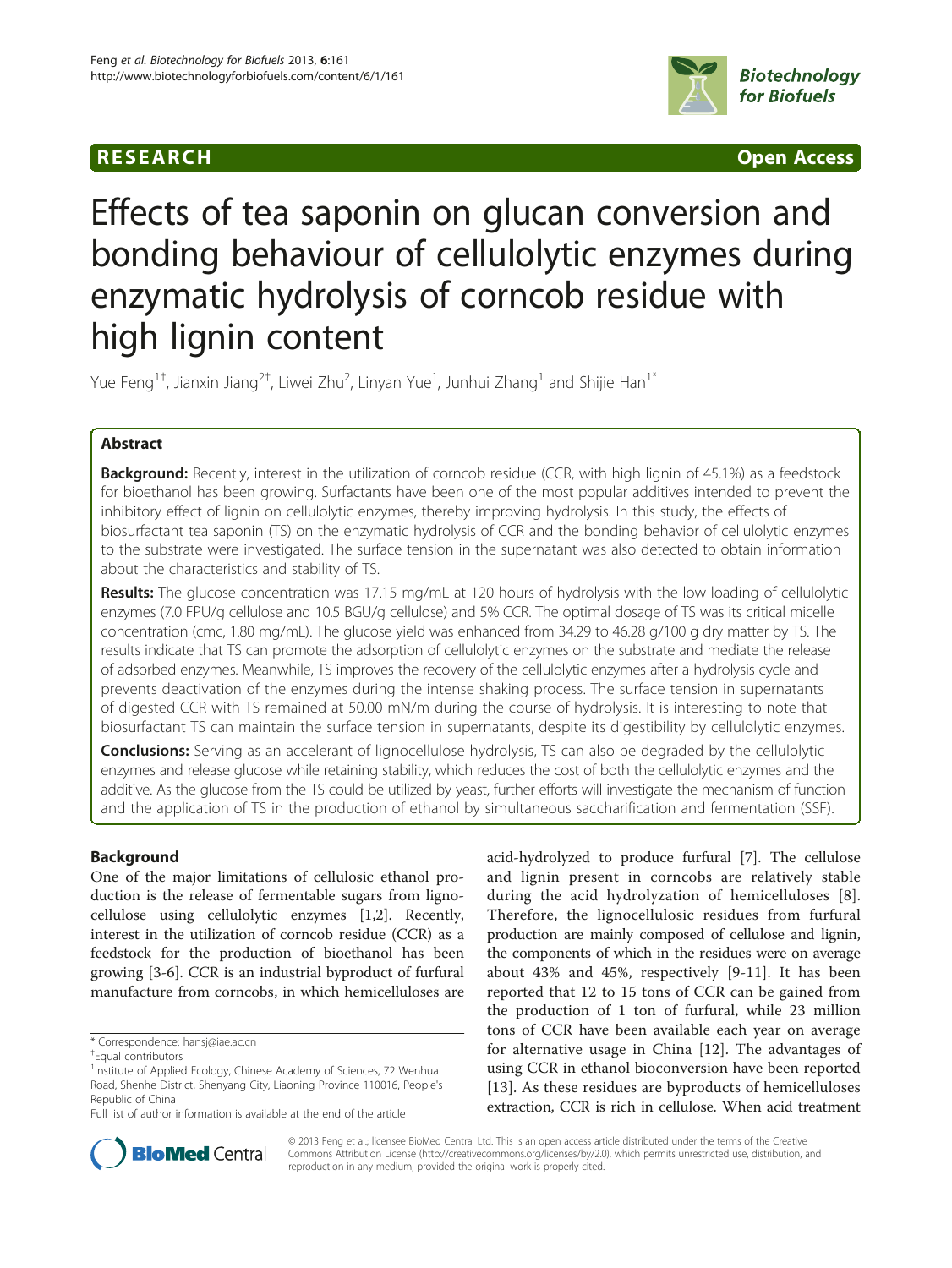was applied during the manufacture procedure, the lignin in the CCR was less polymerized, and the cellulose was more accessible [[14,15](#page-6-0)].

However, despite intensive research efforts, an efficient hydrolysis of CCR by cellulolytic enzymes is still difficult to accomplish. Lignocellulose conversion to sugar monomers on a commercial scale is hampered by the inhibitory effect of lignin [[16,17\]](#page-6-0). Lignin provides a physical barrier limiting the accessibility of cellulolytic enzymes to the substrate, and the residual lignin could block the removal of the cellulase from the cellulose chain [[18\]](#page-6-0). In addition, the non-productive adsorption of lignin on cellulolytic enzymes reduces the productive hydrolysis of the substrate [\[19](#page-6-0)]. Lignin may also directly inhibit the activities of cellulolytic enzymes [\[20\]](#page-6-0). Therefore, studies are focusing on additives that improve the conversion of lignocellulosic feedstock.

In recent years, surfactants have been one of the most popular additives intended to prevent the inhibitory effect of lignin on cellulolytic enzymes, thereby improving hydrolysis. A large number of reports have stated that surfactants, especially non-ionic surfactants, were the most suitable additives for improving the saccharification of lignocellulose and the recovery of cellulolytic enzymes [\[21-](#page-6-0)[25](#page-7-0)].

However, most of the surfactants that have been studied recently were chemicals. The application of natural biosurfactants in lignocellulose hydrolysis has been less extensively investigated. Biosurfactants were more popular for their high efficiency and avirulence. It was found that biosurfactant monorhamnolipid may promote hydrolysis of NaOH-pretreated rice straw by 23.15%, and increase the stability of cellulase by 24% to 36% [\[26\]](#page-7-0). The improvement of the production of cellulases and xylanase from Penicillium expansum via the addition of biosurfactant rhamnolipid was also confirmed by Wang et al.. The rhamnolipid increased the activity of cellulase by 25.5% to 102.9%, and protected cellulase from degradation and inactivation. However, the reducing sugars by hydrolyzing wheat straw were not visibly increased by the rhamnolipid [[27\]](#page-7-0). Zhang et al. also found the rhamnolipid prevented unproductive binding of enzymes to lignin [[28](#page-7-0)]. The increment of 20% was found by Menon et al., who investigated the positive effect of sophorolipid on the hydrolysis of oat spelt xylan and wheat bran hemicelluloses with Thermomonospora xylanase [[29](#page-7-0)].

Tea seed is an agricultural byproduct of Camellia oleifera Abel, which is commonly used for the production of cooking oil [[30\]](#page-7-0). On average, the production of 15 million tons of tea seed oil will obtain 50 million tons of residues annually in China [[31\]](#page-7-0). The defatted tea seed residues contain 11% to 17% saponin, which is usually used for detergents or organic fertilizers with low economic value [\[31](#page-7-0)]. Tea saponin (TS) is a type of

tea seed-derived natural non-ionic biosurfactant. The TS had a weight-average molecular weight of 809.12 g/mol and contained four aglycones of L-rhamnose, D-galactose, D-glucose, and D-glucuronic acid. A critical micelle concentration (cmc) of 1.80 mg/mL and a minimum surface tension ( $\gamma_{\rm cmc}$ ) of 43.5 mN/m were determined for the TS [[31\]](#page-7-0). The cmc is the threshold value that limits the formation of micelles. Micelles will form in the solution, combining enzymes and hindering the exchange of materials, when the surfactant concentration is higher than its cmc. Nevertheless, few studies seem to have been conducted regarding the effects of biosurfactant TS on lignocellulose conversion, especially in the case of CCR saccharification.

One of the typical characteristics of a surfactant is that it can stabilize the surface tension in a solution. However, the function of surfactants in lignocellulose hydrolysis has mostly been investigated by the determination of the cellulose conversion, the enzymatic protein content, and the stability and activity of cellulolytic enzymes [\[27](#page-7-0),[28\]](#page-7-0). The impact of the surfactant on the surface tension in the supernatant during the course of hydrolysis has not been extensively considered.

Biosurfactant TS was investigated for its ability to improve the enzymatic hydrolysis of CCR in this study. The components of glucan and lignin in the prepared CCR were 48.3% and 45.1%, respectively. The substrate was hydrolyzed with Trichoderma reesei cellulase in commercial mixtures. The influence of TS on the efficiency of CCR hydrolysis and on the adsorption and recovery of cellulolytic enzymes was detected by considering the alteration of the glucose yield, protein concentrations, and enzymatic activity in the hydrolysate. To obtain the information about characteristics and stability of biosurfactant TS, the surface tension in the supernatant was also detected during the process of CCR hydrolysis.

## Results and discussion

#### Effect of TS on CCR hydrolysis

Biosurfactant TS was added to the mixture of CCR and cellulolytic enzymes to evaluate the effect of TS on CCR hydrolysis. Dosages of TS were compared by hydrolyzing a 5% water-insoluble solids (WIS) content containing 0 to 6 mg/mL biosurfactant. The glucose concentration was 17.15 mg/mL in the supernatant of digested CCR with cellulolytic-enzyme loading levels of 7.0 FPU/g cellulose and 10.5 BGU/g cellulose. The glucose yield was 34.29 g/100 g dry matter. The glucose concentration in the supernatant increased with the addition of TS until the TS concentration was 1.80 mg/mL, after which it decreased with the further addition of TS (Figure [1](#page-2-0)). The highest glucose concentration (23.14 mg/mL) was obtained when the TS concentration was 1.80 mg/mL. The corresponding glucose yield was 46.28 g/100 g dry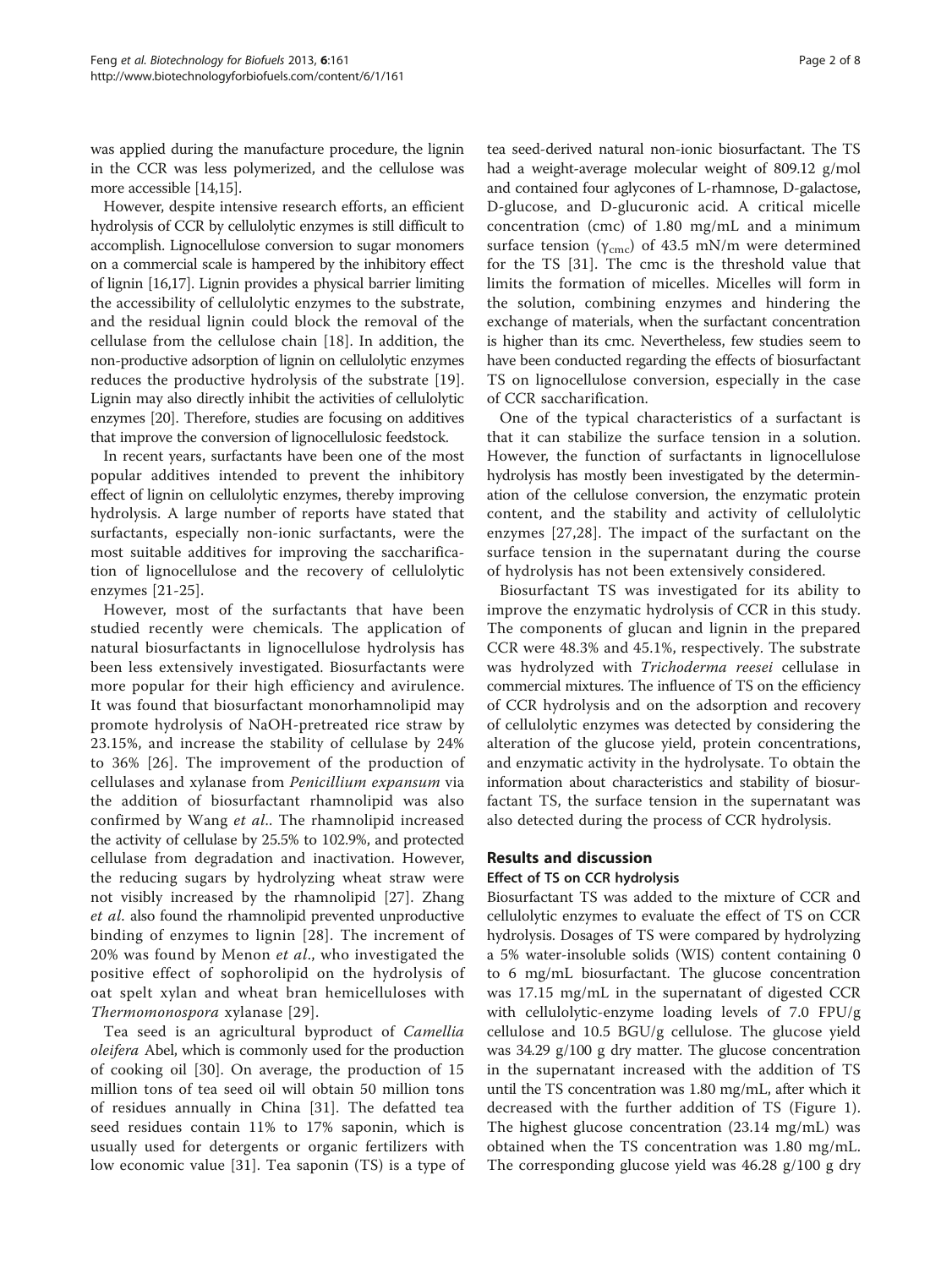<span id="page-2-0"></span>matter, which is 34.97% superior to the yield in the absence of TS. The results indicate that the addition of biosurfactant TS in a concentration lower than 1.80 mg/mL can enhance CCR hydrolysis. With a concentration higher than 1.80 mg/mL, hydrolysis would be interrupted. The same result was reported by Zhang et al., who used PEG4000 as surfactant to improve hydrolysis of the acid steam-exploded corn straw, the pure microcrystalline cellulose, and the bagasse sulfite pulp [\[32](#page-7-0)]. The optimal concentration of TS in the supernatants of digested CCR was 1.80 mg/mL, the value of which is the cmc of the biosurfactant TS. The CCR saccharification was not optimally enhanced when the TS concentration was lower than its cmc. Micelles, which are obstacles to intermolecular transfer, will form if the concentration of a surfactant has passed its cmc. The enzymatic hydrolysis of CCR will be hindered by TS when the TS concentration is greater than 1.80 mg/mL. Therefore, the cmc is the optimal dosage of TS in CCR hydrolysis.

It is interesting to note that glucose could be released in the control group without the addition of CCR (Figure 1). Glucose production in the solution of TS with cellulolytic-enzyme loading levels of 7.0 FPU/g cellulose and 10.5 BGU/g cellulose increased when more TS was added into the mixture. The glucose concentration reached 2.31 mg/mL when the dosage of TS was 7.20 mg/mL. This result indicates that cellulolytic enzymes can release glucose from the biosurfactant TS. However, the glucose released from the TS was eliminated from the calculation of the substrate saccharification yield in the above CCR enzymatic hydrolysis process involving TS to ensure the applicability and accuracy of the experimental data.



The glucose yields over time in the supernatants of digested CCR were measured to evaluate the effect of 1.80 mg/mL of TS on glucose production. As shown in Figure 2, the increment of glucose yields is obvious in both supernatants with and without TS throughout the hydrolysis process. With the addition of TS, the glucose released from the CCR increased from 15.01 to 18.02 g/ 100 g dry matter at 12 hours. The increment of the glucose yield per hour was 0.25 g/100 g dry matter during the time period of 0 to 12 hours. At 72 hours, the glucose yield increased from 31.20 to 40.27 g/100 g dry matter with the addition of TS. The increment of the glucose yield per hour was  $0.10 \frac{g}{100}$  g dry matter during the time period of 12 to 72 hours. At 120 hours of hydrolysis, the glucose yield increased from 34.29 to 46.28  $g/100$  g dry matter with the addition of TS. The increment of the glucose yield per hour was 0.06 g/100 g dry matter during the time period of 72 to 120 hours. These results suggest that TS can enhance CCR hydrolysis throughout all stages of reaction. The most significant enhancement was observed in the initial 12 hours, which implied that the feedback inhibition of glucose on the CCR hydrolysis was remarkable in spite of the participation of biosurfactant TS.

#### Effect of TS on protein concentrations in the supernatants of digested CCR

As TS could enhance the conversion of CCR, the protein concentrations in the supernatants of digested CCR and control with and without the addition of TS (1.80 mg/mL) were measured to further investigate the beneficial function of TS in the CCR hydrolysis process. The protein concentrations in the supernatants during the time period of 0 to 120 hours are shown in Figure [3](#page-3-0) to illustrate the alteration of the protein concentrations in the supernatants throughout the hydrolysis process.

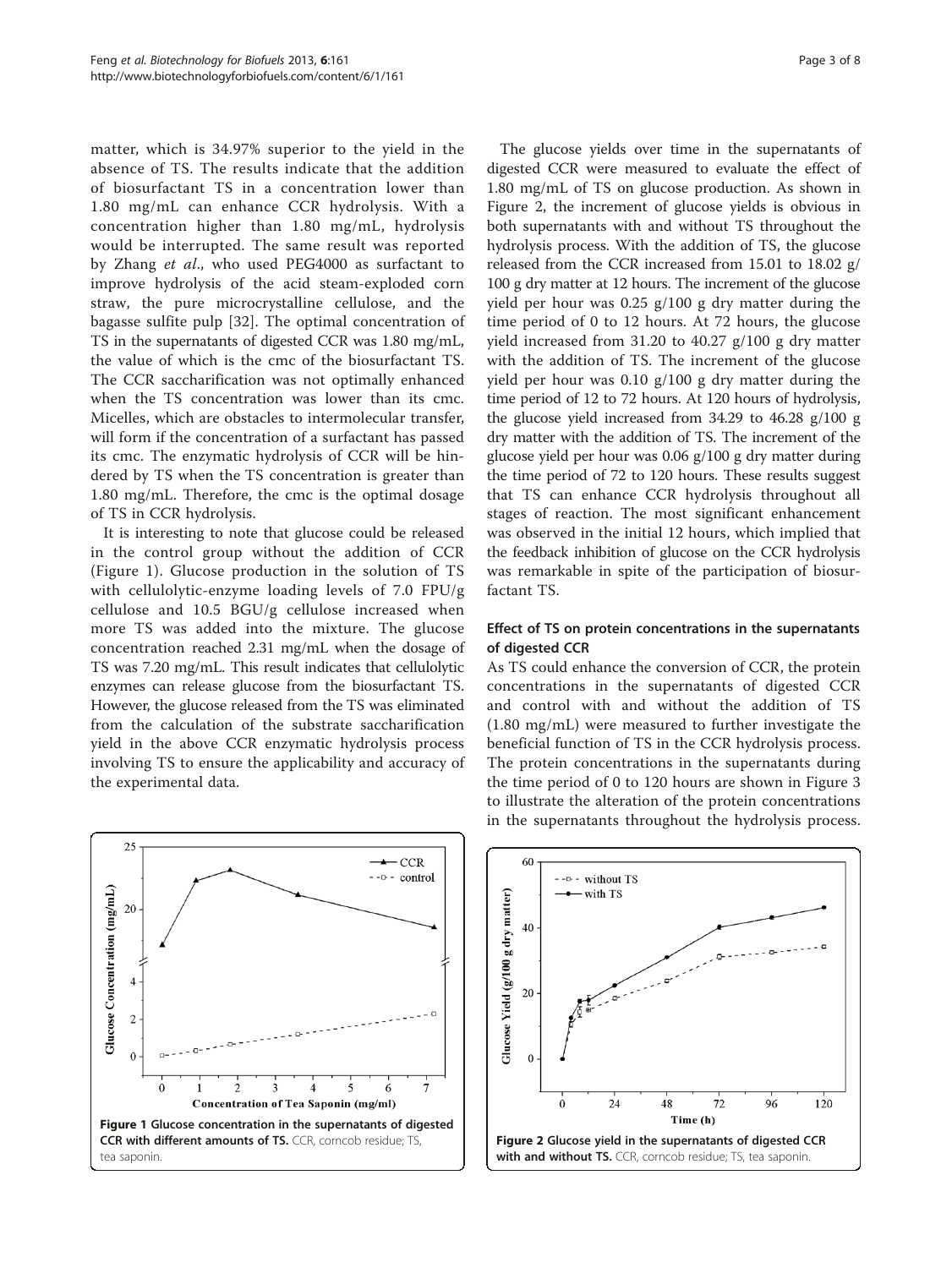<span id="page-3-0"></span>

The initial protein concentration in the supernatant was detected to be  $0.11 \pm 0.005$  mg/mL. The protein concentrations rapidly decreased by 30% to 35% during the initial 24 hours in the supernatants of digested CCR with and without TS, which indicates that adsorption of the cellulolytic enzymes on the substrate mainly occurs at the front stage of hydrolysis. There was a significant difference in the alteration of protein concentrations with and without TS. With the addition of TS, the protein concentration in the supernatants of digested CCR rapidly decreased to  $0.08 \pm 0.004$  mg/mL at 4 hours. It experienced a small upward fluctuation at 8 hours, and then it gradually decreased to its lowest value of  $0.07 \pm 0.003$  mg/mL at 72 hours. The protein concentration increased by 4.31% during the later phase of hydrolysis (72 to 120 hours), which suggests that the adsorbed cellulolytic enzymes could be released into the supernatant at the end of hydrolysis. For comparison, the protein concentration in the supernatants of digested CCR without TS was  $0.11 \pm 0.003$  mg/mL at 4 hours, which suggests that the adsorption of enzymes on the substrate is tardy in the absence of TS. It decreased to  $0.07 \pm 0.001$  mg/mL at 24 hours, then it kept reducing until reaching a value of  $0.05 \pm 0.000$  mg/mL at 120 hours, which suggests that the adsorbed cellulolytic enzymes could not desorb into the supernatant at the end of saccharification. The results indicate that TS can promote the efficiency of adsorption of cellulolytic enzymes on the CCR at the beginning of hydrolysis and lead to the release of adsorbed enzymes at the end of hydrolysis. The similar function of the chemical-surfactant Tween 80 was reported by Okino et al. [\[33\]](#page-7-0). Moreover, the free protein concentrations in the supernatants of control with and without TS were similar. This result indicates that adsorption of cellulolytic enzymes on the biosurfactant TS was not obvious, although TS can be degraded by the cellulolytic enzymes during the process of hydrolysis.

## Effect of TS on filter paper activity in the supernatants of digested CCR

It was found that biosurfactant TS could promote the desorption of cellulolytic enzymes from the lignocellulosic substrate. It has been reported that the non-productive adsorption between cellulolytic enzymes and lignin, a constituent part of lignocelluloses, is one explanation for the decrease of glucose conversion [[19](#page-6-0)]. Therefore, the filter paper activity (FPA) of free cellulolytic enzymes in the supernatants of digested CCR and control with and without the addition of TS (1.80 mg/mL) were measured to investigate another function of TS in the CCR hydrolysis process. The FPA during the time period of 0 to 12 hours is shown in Figure 4 to illustrate the alteration of FPA in the supernatants during the hydrolysis process. As Figure 4 shows, the initial FPA in the supernatant was detected to be  $1.83 \pm 0.021$  FPU/ mg. FPA of free cellulolytic enzymes decreased to 0.89 ± 0.016 FPU/mg at 4 hours in the supernatants of digested CCR, which implies that the released enzyme will be inactivated after its interaction with CCR. There was a significant difference in the loss of FPA of the free enzymes with and without TS in the supernatants of digested CCR. With the addition of TS, the FPA decreased to  $1.41 \pm 0.001$  FPU/mg at 4 hours in the supernatants of digested CCR. The recovery of cellulase is improved by 28.10% with TS. The FPA of  $0.80 \pm 0.002$  FPU/mg was observed at 12 hours in the supernatant with added TS. The corresponding FPA of the cellulase was 79.89% higher than FPA in the supernatant without TS at the same time. The results demonstrate that TS can improve the recovery of cellulase activity in the

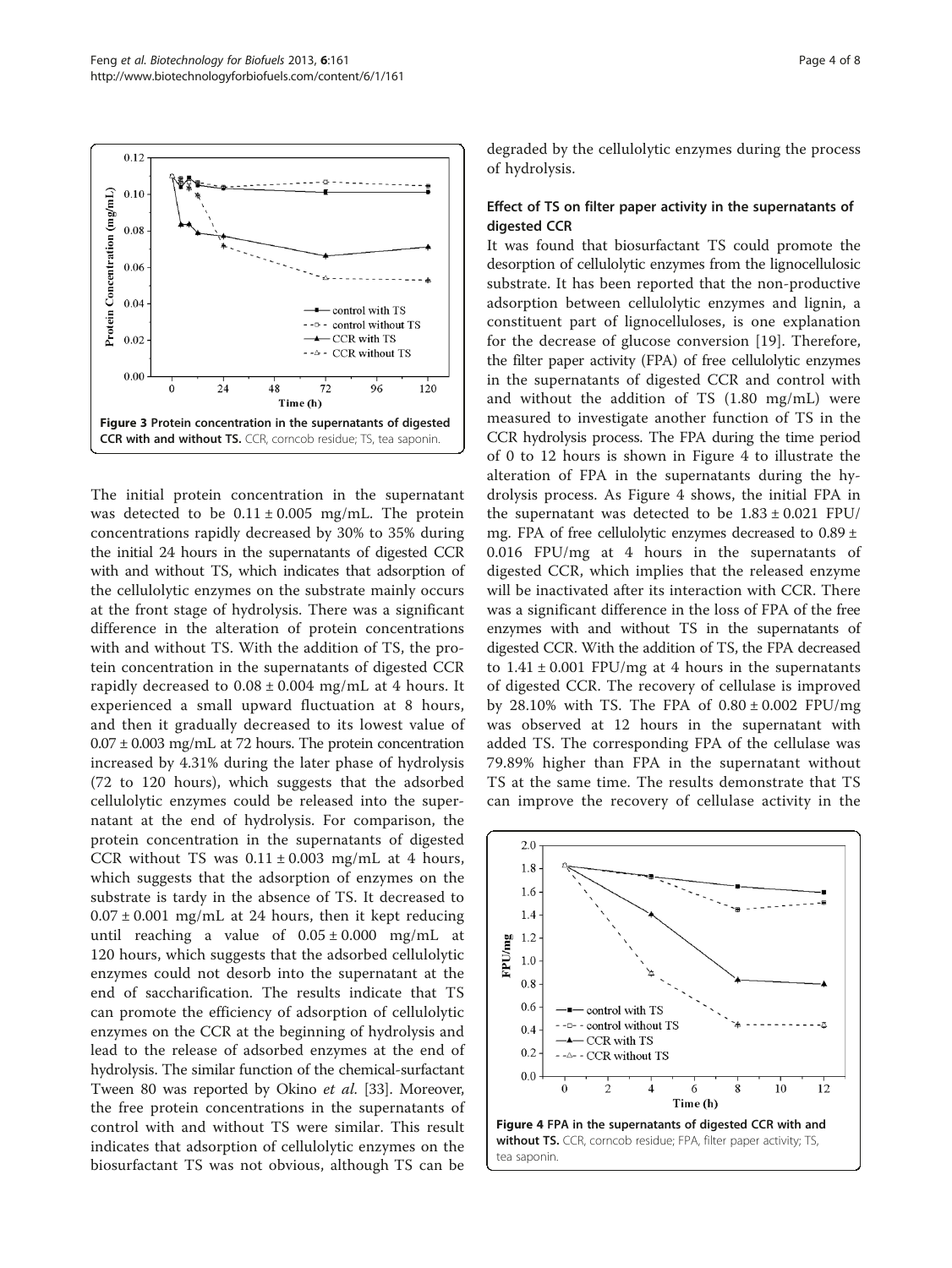supernatants of digested CCR, which resembles the result determined by Yang et al. [\[34\]](#page-7-0). Moreover, the FPA also remained stable in the control supernatant with the addition of TS after 4 hours. The FPA in control digest at 12 hours was  $1.60 \pm 0.014$  FPU/mg with the addition of TS, while it decreased to  $1.51 \pm 0.003$  FPU/mg without TS. The result indicates the effect of TS on the stability of the cellulolytic enzymes during the intense shaking process.

## Effect of TS on surface tension in the supernatants of digested CCR

Another significant effect of a surfactant, the maintenance of stable surface tension, is well known. The previous study shows that TS can be degraded by cellulolytic enzymes. Therefore, the surface tension in the supernatants of digested CCR and control with TS was assayed to test the stability of this non-ionic biosurfactant. As shown in Figure 5, the surface tension in both the CCR and control supernatants without TS clearly fluctuated, the numbers of which are around 65.22 to 71.54 mN/m during the hydrolysis process. With the addition of TS, the surface tension in both the CCR and control supernatants was reduced and remained at approximately 50.00 mN/m during the course of hydrolysis. It is interesting to note that the biosurfactant TS could maintain the surface tension in both the CCR and control supernatants, despite its hydrolyzation by cellulolytic enzymes. The results revealed that TS has an excellent stability with respect to cellulase and a beneficial effect on the stabilization of the surface tension during the hydrolysis process.

## Process of CCR hydrolysis with the participation of TS

A surfactant is composed of a hydrophilic group and a hydrophobic group, and it acts as an accelerant for lignocelluloses hydrolysis in a solid-liquid phase system



[[35](#page-7-0)]. As shown in Figure [6,](#page-5-0) the hydrophilic group can combine the cellulolytic enzymes in the liquid supernatant, while the hydrophobic group can bond the solid substrates. Enzymes and substrates might be attracted together by the surfactant, which enhances the adsorption of enzymes and the accessibility of substrates. TS also appear to promote the release of enzymes binding on the substrate by its hydrophobic interaction with lignin. The surfactant may also display a competitive adsorption with the cellulolytic enzymes, thus reducing the binding of the enzymes on the lignin [\[28](#page-7-0)]. TS enhance the adsorption and desorption between the enzymes and the substrate, which is one reason for the improved hydrolysis of CCR. The addition of TS also led to a higher recovery of FPA at the end of hydrolysis. The above results suggest that TS can be used to promote desorption and protect enzymatic activity for recycling after a hydrolysis cycle. TS may homogenize organic matter in solution with its hydrophilic and hydrophobic groups, leading to the dispersal of sugars and the alleviation of feedback inhibition to the cellulolytic enzyme. It can also decrease the surface tension in supernatants, which reduces the energy consumption of hydrolysis and protects the cellulolytic enzymes from deactivation on the surface of the liquid phase.

Therefore, the positive effect of TS on the bonding and recovery of cellulolytic enzymes, accessibility of lignocelluloses, and homogenization of hydrolysates may provide the explanation for the improved conversion of CCR in the presence of TS. However, more experimental studies are needed to confirm the comments.

## Conclusions

Biosurfactant TS can promote CCR saccharification by 34.97%. The functions of TS in CCR hydrolysis were investigated through the detection of the protein concentrations, FPAs, and surface tensions in supernatants. The results indicate that TS can improve the combination of the enzymes and the substrates, and the recovery and stability of the enzymes for recycling, thereby enhancing the hydrolysis of the lignocellulose substrate. Serving as an accelerant of lignocellulose hydrolysis, TS can also be degraded by the cellulolytic enzymes and release glucose while retaining stability, which reduces the cost of both cellulases and additives. As the glucose from the TS could be utilized by yeast, further efforts will investigate the mechanism of TS action and application of TS in the production of ethanol by simultaneous saccharification and fermentation (SSF).

#### Materials and methods Substrate preparation

The CCR was kindly supplied by the Chunlei Furfural Corporation (Hebei, China). The residues, which had a pH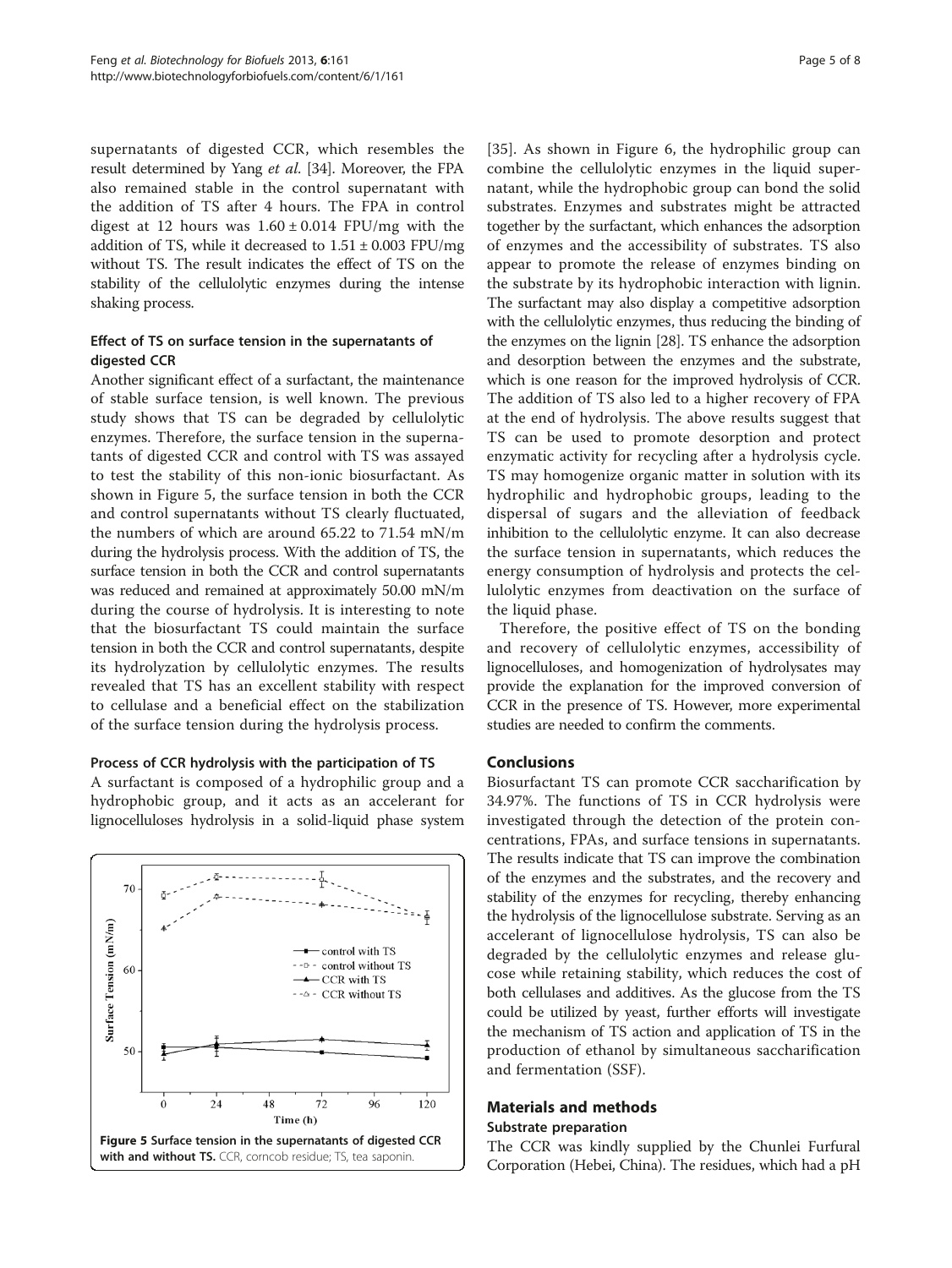<span id="page-5-0"></span>

of 2 to 3 initially, were immersed in a 1% NaOH solution for half an hour and then washed with fresh tap water until neutral. The samples were dried at 50°C for 12 hours and milled to a size of below 40 to 60 mesh. According to the National Renewable Energy Laboratory (NREL) methods that were employed to determine and calculate the constituent contents of the samples, the proportions of glucan, xylan, and lignin in the CCR were 48.3%, 3.6%, and 45.1%, respectively [[12](#page-6-0)]. Whatman No 1 filter paper was purchased from the Sigma-Aldrich (Beijing, China).

## Cellulolytic enzymes

Celluclast 1.5 L, a cellulase preparation from Trichoderma reesei, and Novozyme 188, a β-glucosidase preparation from Aspergillus niger, were purchased from Novozymes investment Co, Ltd (Beijing, China). The activity of Celluclast 1.5 L was detected to be 74 FPU/mL. The activity of Novozyme 188 was detected to be 175 BGU/mL.

## Biosurfactant preparation

Biosurfactant TS was isolated and purified from the defatted seed of Camellia oleifera Abel in the laboratory [\[31\]](#page-7-0). The TS had a weight-average molecular weight of 809.12 g/mol and contained four aglycones

of L-rhamnose, D-galactose, D-glucose, and D-glucuronic acid. A cmc of 1.80 mg/mL and  $\gamma_{\rm cmc}$  of 43.5 mN/m were determined for the TS [[31](#page-7-0)].

## Hydrolysis of CCR with cellulolytic enzymes

Enzymatic hydrolysis was accomplished with an enzyme loading of 7.0 FPU/g cellulose to evaluate the hydrolytic potential of the CCR by the commercial cellulase preparations with the addition of biosurfactant TS. The efficiency of the hydrolysis was improved by β-glucosidase supplementation with Novozyme 188 at an enzyme loading of 10.5 BGU/g cellulose. The cellulosic substrates were diluted with the addition of 0.1 mol/L sodium acetate buffer (pH 4.8) to 50 g substrate/L in a total reaction volume of 100 mL. Saccharification was performed at 45°C on a rotary shaker at 180 rpm for 120 hours. The samples were withdrawn and centrifuged at  $10,000 \times g$ for 10 minutes. The supernatants were withdrawn for the evaluations of FPAs, protein concentrations, and surface tension. The supernatants were also filtered through 0.2 μm filters and diluted as indicated for neutral sugar analysis. Control hydrolysis without any substrate was performed to avoid the release of sugars from the TS and cellulolytic enzymes.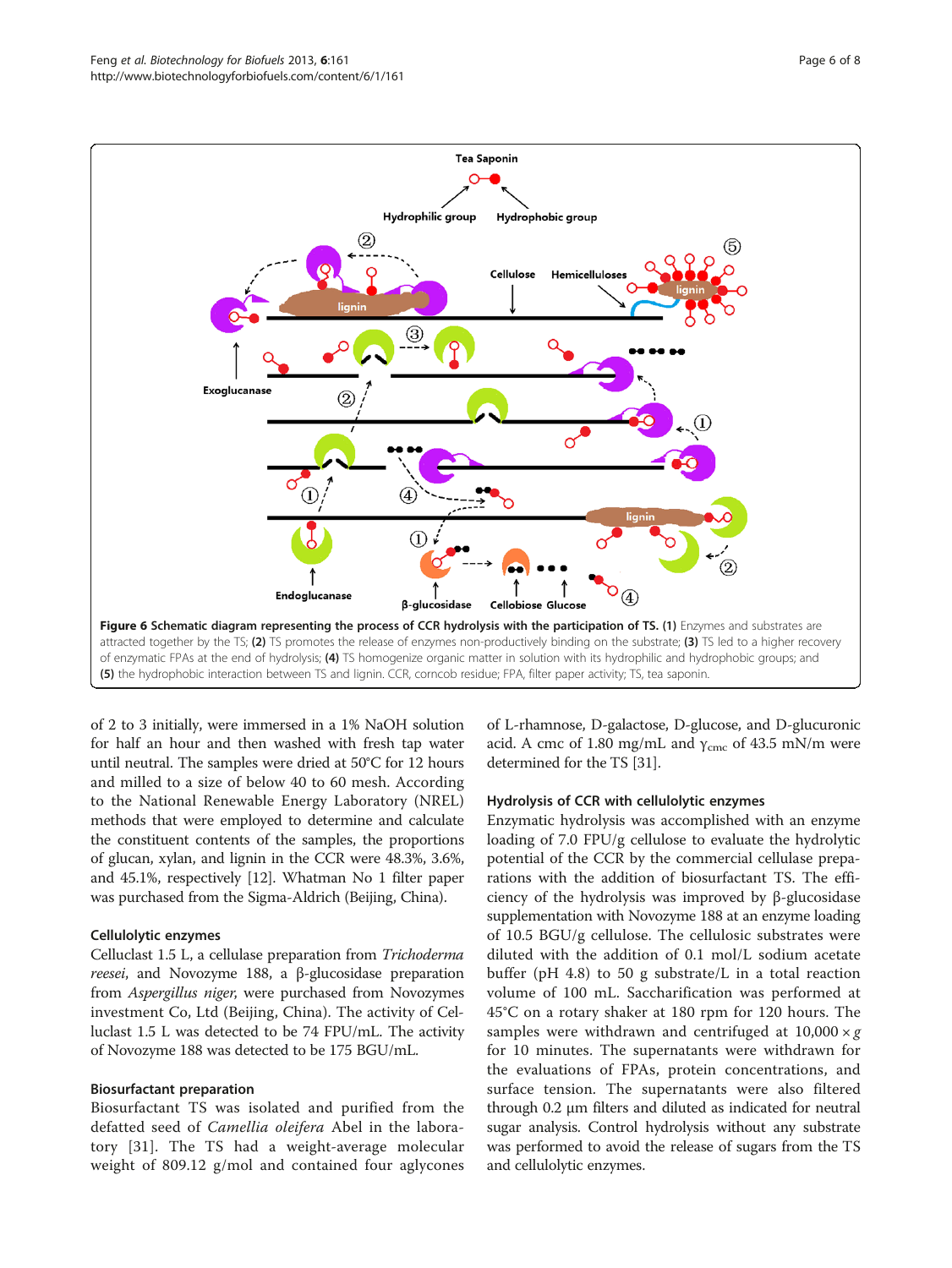#### <span id="page-6-0"></span>Analytical methods

The FPA was evaluated using the standard method of the International Union of Pure and Applied Chemistry (IUPAC) [[36\]](#page-7-0). The β-glucosidase activity (BGA) was determined using the modified Berghem's method [[37](#page-7-0)]. The enzymatic protein concentration was determined by the Bradford method using BSA as a standard [[38\]](#page-7-0). The above experiments were repeated three times, and the data presented are the mean values.

The samples were filtered through a 0.22 μm filter and diluted appropriately by distilled water. Glucose and cellobiose were analyzed by HPLC (Waters 2695e, Waters, Milford, MA, USA) with an Aminex HPX-87P column (300 × 7.8 mm, Bio-Rad, Hercules, CA, USA) at 85°C and by a refractive index detector at 35°C. The injection volume of the sample was 10 μL, and distilled water was used as the eluent at a flow rate of 0.6 mL/ min. The glucose yield was expressed as the weight of the glucose released in the supernatant to the 100 g dry matter of the loading substrate. The sugar determination was performed in duplicate under the same conditions, and the average values were computed. The standard deviations were less than 3.6%.

The surface tensions of the supernatant samples were determined according to Jian's method on the automatic tension meter (model JK99B, Zhongchen digital technology equipment Co, Ltd, Shanghai, China) at 20°C in an aqueous medium [\[31](#page-7-0)].

#### Abbreviations

BGA: β-glucosidase activity; BGU: β-glucosidase unit; BSA: Bovine serum albumin; CCR: Corncob residue; cmc: Critical micelle concentration; FPA: Filter paper activity; FPU: Filter paper unit; HPLC: High performance liquid chromatography; IUPAC: International union of pure and applied chemistry; NREL: National renewable energy laboratory; PEG: Polyethylene glycol; SSF: Simultaneous saccharification and fermentation; TS: Tea saponin; WIS: Water-insoluble solids; γ<sub>cmc</sub>: Minimum surface tension.

#### Competing interests

The authors declare that they have no competing interests.

#### Authors' contributions

YF designed experiments, carried out the analysis of glucose yield and FPA, and wrote the manuscript. JJ conceived the study. LZ participated in the measurement of surface tension. LY carried out the analysis of protein concentration. JZ helped with statistical design and analysis. SH participated in the coordination and edited the manuscript. All authors read and approved the final manuscript.

#### Acknowledgments

The authors acknowledge the support of the National Basic Research Program of China (2011CB403202), National Science Foundation of China (31070510, 40930107), and the Strategic Priority Research Program of Chinese Academy of Sciences (XDA05050201, XDA05020300).

#### Author details

<sup>1</sup>Institute of Applied Ecology, Chinese Academy of Sciences, 72 Wenhua Road, Shenhe District, Shenyang City, Liaoning Province 110016, People's Republic of China. <sup>2</sup> Department of Chemistry and Chemical Engineering, Beijing Forestry University, 35 Qinghua East Road, Haidian District, Beijing 100083, People's Republic of China.

#### References

- 1. Weiss N, Börjesson J, Pedersen LS, Meyer AS: Enzymatic lignocellulose hydrolysis: Improved cellulase productivity by insoluble solids recycling. Biotechnol Biofuels 2013, 6:5.
- Lu J, Weerasiri RR, Lee I: Carbon nanotubes tuned foam structures as novel nanostructured biocarriers for lignocellulose hydrolysis. Biotechnol Lett 2013, 35:181–188.
- 3. Tang Y, Bu L, He J, Jiang J: L(+)-Lactic acid production from furfural residues and corn kernels with treated yeast as nutrients. Eur Food Res Technol 2013, 236:365–371.
- 4. Liu HQ, Feng Y, Zhao DQ, Jiang JX: Evaluation of cellulases produced from four fungi cultured on furfural residues and microcrystalline cellulose. Biodegradation 2012, 23:465–472.
- 5. Xing Y, Bu LX, Wang K, Jiang JX: Pretreatment of furfural residues with alkaline peroxide to improve cellulose hydrolysis and characterization of isolated lignin. Cellulose Chem Technol 2012, 46:249–260.
- 6. Liu HQ, Feng Y, Zhao DQ, Jiang JX: Influence of cellulose content on the enzyme activity in the saccharification digests of furfural residues. Asia-Pac J Chem Eng 2012, 7:s275–s279.
- 7. Mao L, Zhang L, Gao N, Li A: FeCl<sub>3</sub> and acetic acid co-catalyzed hydrolysis of corncob for improving furfural production and lignin removal from residue. Bioresource Technol 2012, 123:324–331.
- 8. Yu H, Tang Y, Xing Y, Zhu L, Jiang J: Improvement of the enzymatic hydrolysis of furfural residues by pretreatment with combined green liquor and hydrogen peroxide. Bioresource Technol 2013, 147:29–36.
- 9. Bu L, Xing Y, Yu H, Gao Y, Jiang JX: Comparative study of sulfite pretreatments for robust enzymatic saccharification of corn cob residue. Biotechnol Biofuels 2012, 5:87.
- 10. Cheng K, Wang W, Zhang J, Zhao Q, Li J, Xue J: Statistical optimization of sulfite pretreatment of corncob residues for high concentration ethanol production. Bioresource Technol 2011, 102:3014–3019.
- 11. Liu K, Lin X, Yue J, Li X, Fang X, Zhu M, Lin J, Qu Y, Xiao L: High concentration ethanol production from corncob residues by fed-batch strategy. Bioresource Technol 2010, 101:4952-4958.
- 12. Bu L, Tang Y, Gao Y, Jian H, Jiang JX: Comparative characterization of milled wood lignin from furfural residues and corncob. Chem Eng J 2011, 175:176–184.
- 13. Xing Y, Bu LX, Zhu LW, Jiang JX: Ultrasound-assisted enzymatic hydrolysis of furfural residues after alkaline peroxide pretreatment. Chem Ind Forest Prod 2012, 32:47–52.
- 14. Zhang L, Li T, Wang L, Li SZ: Enzymatic hydrolysis of corncob residues of furfural manufacture and optimum conditions for cellulose conversion. Trans Chin Soc Agric Eng 2009, 10:226–230.
- 15. Sun R, Song X, Sun R, Jiang J: Effect of lignin content on enzymatic hydrolysis of furfural residues. Bioresources 2011, 6:317–328.
- 16. Nakagame S, Chandra RP, Kadla JF: The characterization and possible role of lignin from steam and organosolv pretreated substrates on enzymatic hydrolysis [abstract]. In 32nd Symposium on Biotechnology for Fuels and Chemicals: 19–22, April, 2010. Florida; 2010:8–20.
- 17. Lee SH, Doherty TV, Linhardt RJ, Dordick JS: Ionic liquid-mediated selective extraction of lignin from wood leading to enhanced enzymatic cellulose hydrolysis. Biotechnol Bioeng 2009, 102:1368–1376.
- 18. Alvira P, Tomás-Pejó E, Ballesteros M, Negro MJ: Pretreatment technologies for an efficient bioethanol production process based on enzymatic hydrolysis: A review. Bioresource Technol 2010, 101:4851–4861.
- 19. Kumar P, Barrett DM, Delwiche MJ, Stroeve P: Methods for pretreatment of lignocellulosic biomass for efficient hydrolysis and biofuel production. Ind Eng Chem Res 2009, 48:3713–3729.
- 20. Dyk JSV, Pletschke BI: A review of lignocellulose bioconversion using enzymatic hydrolysis and synergistic cooperation between enzymesfactors affecting enzymes, conversion and synergy. Biotechnol Adv 2012, 30:1458–1480.
- 21. Zhou H, Lou H, Yang D, Zhu JY, Qiu X: Lignosulfonate to enhance enzymatic saccharification of lignocelluloses: role of molecular weight and substrate lignin. Ind Eng Chem Res 2013, 52:8464–8470.
- 22. Cao S, Aita GM: Enzymatic hydrolysis and ethanol yields of combined surfactant and dilute ammonia treated sugarcane bagasse. Bioresource Technol 2013, 131:357–364.